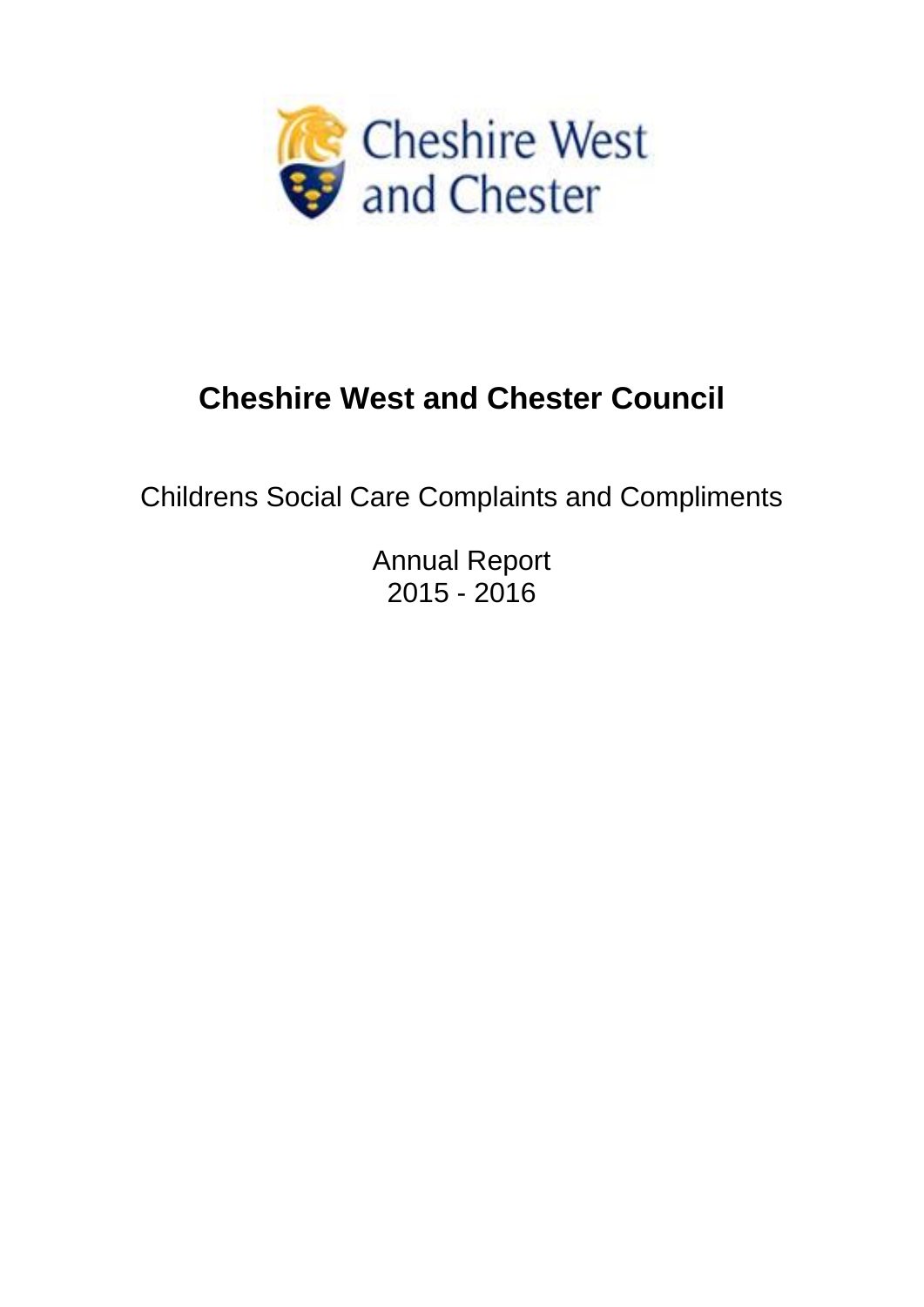# **Introduction**

This report provides information about the Childrens Social Care Compliments and Complaints received by Cheshire West and Chester Council during the period 1 April 2015 to 31 March 2016. It highlights how the service has performed against the statutory timescales and indicates where improvements or revisions to services have been identified as a result of compliments in highlighting best practice and through the process of listening and responding to complaints.

The Authority is required to produce an Annual Report for complaints made under the Local Authority Social Services complaints (England) Regulations 2006 and the report should be made available to the public.

The Council's Solutions Team which is part of the Information Governance service within the Governance directorate, was responsible for the coordination of Compliments and Complaints during this period. The wider functions of the team include case management of enquiries from the Local Government Ombudsman (LGO); Information Commissioners Office (ICO); Member of Parliament enquiries; Chief Executive Correspondence; and Requests for Information (RFI) under the Freedom of Information (FOI) Act 2000 and Environmental Information Regulations (EIR) 2004.

In accordance with statutory guidance, responses to complaints received by the Authority should be proportionate. Officers are encouraged to resolve matters locally at the first point of contact to avoid escalation wherever possible. Concerns raised with the service and resolved by close of play the following day are not counted as statutory complaints. They are not recorded centrally with the Solutions Team and are not subject to this report. Where this approach does not deliver a satisfactory outcome for the complainant, matters are then referred to the Solutions Team for consideration through the formal complaints procedure.

## **The objectives of this report are to:**

- be open and transparent about our social care complaints process
- meet our statutory obligation to produce an annual report
- provide clear and concise comparative data on compliments and complaints, including details of complaints broken down by subject and service area,
- provide a summary of customer profile and type of customer interaction
- identify actions for service improvements identified from complaints

## **Aspirations of Children and Families Services:**

- to keep children safe
- to ensure that children and families access help early
- to have the right services in the right place at the right time
- to listen to the views of children and families

## **Context**

The aim of the Council's Children and Families Services is to support and protect those children, young people and families who need care and support to enable them to develop their abilities to live as independent and fulfilled lives as possible. Sometimes people are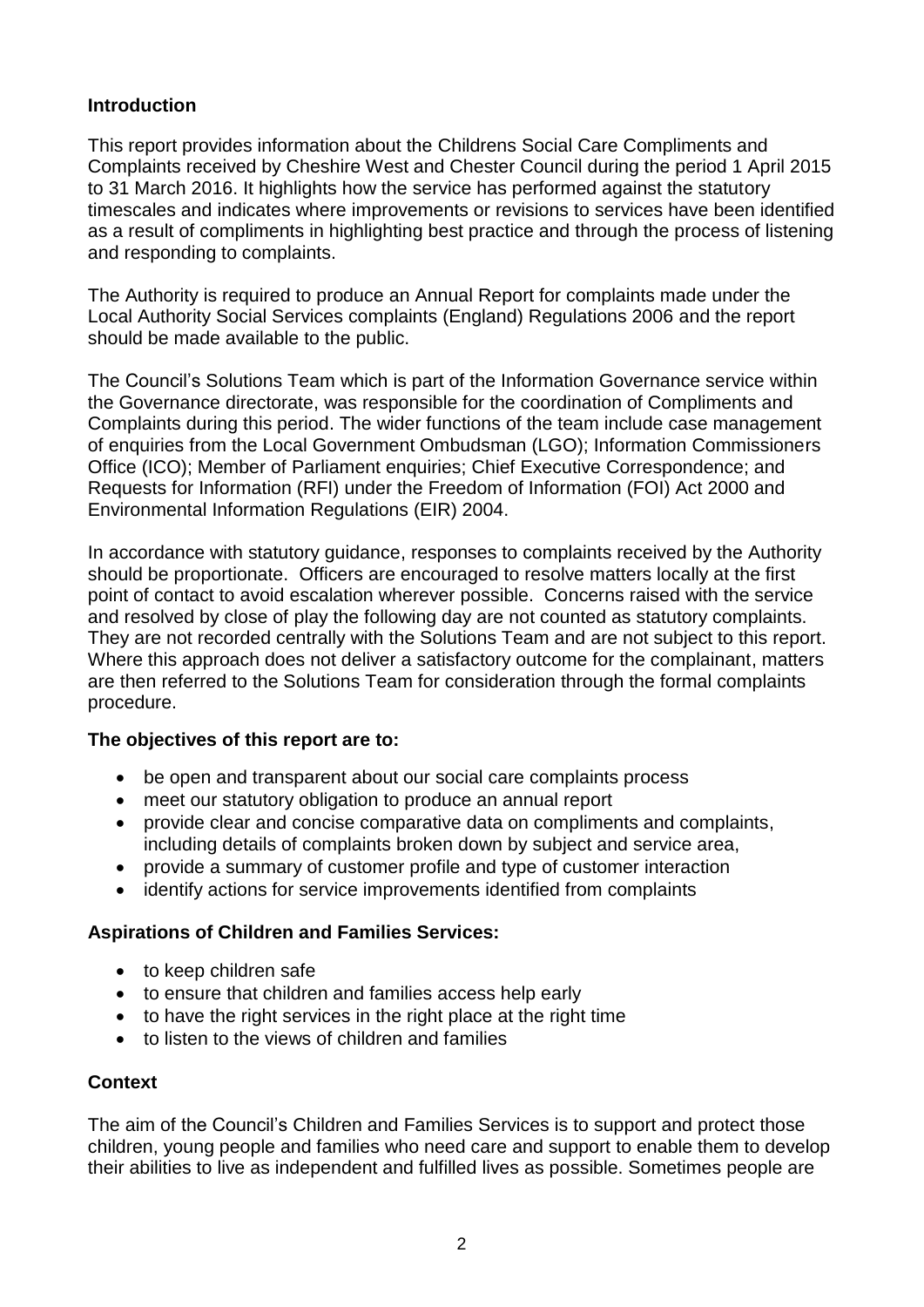unhappy with the service we provide as an authority and we make every effort to ensure that we listen to their feedback and complaints, and that we learn from them.

Whilst considering this report it is important to see the overall picture of Childrens Social Care involvement in the Cheshire West and Chester area. During this period Children's Social Care teams dealt with 4,466 children, of these, 2,767 were new referrals. Of those receiving services 68 complaints were handled representing less than 2% of service users.

# **1.0 STATUTORY COMPLIANCE PROCEDURE**

# **1.1 The Childrens Social Care Complaints Procedure**

The Children Act 1989 Representations Procedure (England) Regulations 2006; Children (Leaving Care) Act 2000; Adoption and Children Act 2002; and the Health and Social Care Act 2003 require the local authority to have a procedure for resolving complaints and representations received by, on behalf of, or relating to children and young people.

Complaints are considered in accordance with the statutory social care complaints procedure and there is a strong emphasis on resolving complaints at the earliest opportunity.

# **1.2 Role of the Solutions Team**

The Solutions Team act as a central independent point through which complaints can be made to the Authority without the need to refer directly to the service. Complaints can be made via telephone; in writing; through the online social care complaints portal; or directly to the dedicated social care complaints email inbox. Complaints received directly by the service, that cannot be resolved within a day, are referred to the Solutions Team to be processed.

The Solutions Team, often in liaison with the service, will determine whether a complaint is eligible for consideration under the statutory framework or whether an alternative procedure (safeguarding for example) would be more appropriate.

The Solutions Team offer training, advice and support to service staff in their consideration of complaints and also perform a quality assurance role in the preparation of complaint responses. The Team will also liaise with complainants to keep them informed on progress with their complaints, and provide advice about the complaints process and the role of the Local Government Ombudsman.

## **1.3 What is a Complaint?**

A complaint is an expression of dissatisfaction or disquiet with the service that requires a response.

# **1.4 Who Can Make a Complaint?**

Anyone can make a complaint where they receive a service from Children's Social Care or where they are affected, or likely to be affected, by the Directorate's actions.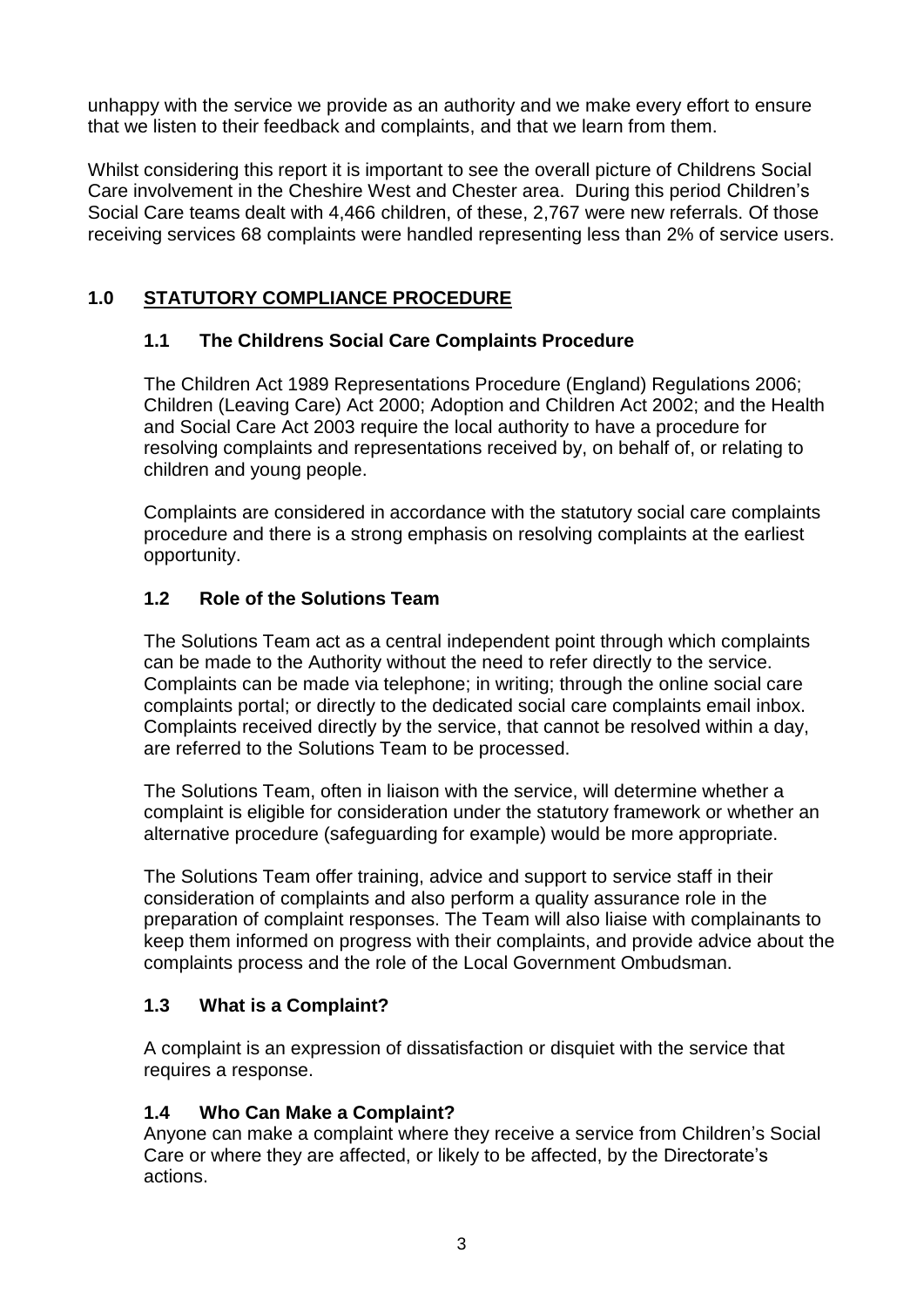Complaints can also be accepted from individuals acting on behalf of a service user, for example an advocate or family member, where the service user has given consent. Where a service user's capacity to make informed decisions may be in question, the Solutions Team - in conjunction with the Service Team Manager - will look at whether the person pursuing the complaint is acting in the service user's best interests.

# **1.5 Stage 1 – Local Resolution Stage**

The majority of Stage 1 investigations are conducted by Team Managers from the relevant service. The investigation of a complaint is a managerial responsibility and should not be delegated to other staff. In the first instance complaints are allocated to the Senior Manager to appoint an appropriate Team Manager to investigate and draft a response to the complainant.

The initial timescale for providing a response is 10 working days, although this can be extended to 20 working days where the matter is more complex. The Solutions Team work with managers to ensure that quality responses are produced within the specific timescales. Decisions are recorded for each complaint upheld, not upheld or partially upheld. The learning outcomes and remedial actions are shared with the complainant within the written response.

# **1.6 Stage 2 – Formal Independent Investigation**

If the complainant is dissatisfied with the findings of the Stage 1 complaint investigation, or has not received a response to Stage 1 within the 20 working days allowed, then a request for a Stage 2 investigation can be made.

If the complainant indicates that they wish to progress to Stage 2 of the process then a meeting is held between the complainant and the Service Senior Manager. The aim of the meeting is, wherever possible, to resolve the complaint pre-stage 2. However, if a local resolution is not possible and the complainant indicates that they still wish to go to a formal Stage 2 investigation then the meeting will clarify what issues the complainant remains unhappy about.

Once the Stage 2 investigation has been agreed an Investigating Officer (IO) will be appointed. Investigators can be an officer from the service who has no previous knowledge of the complaint and no line management responsibility. However, there is a presumption in favour of the IO being appointed from the North West List of Independent People. The IO will lead, and has overall responsibility for the investigation and will prepare the main report.

A second person, the Independent Person (IP) will be appointed from the North West List of Independent People. The IP ensures that the process of investigation is open, transparent and fair. They work alongside the IO to provide an independent and objective view to the investigation. They see all the same relevant files as the IO and participate in all interviews and discussion relevant to the investigation. The IP reads the IO's report and produces his/her own report on the investigation, commenting on each complaint element and stating whether he/she agrees with the IO's findings.

There are 25 working days for the completion of the Stage 2 investigation, with an extension of up to 65 working days for complex cases.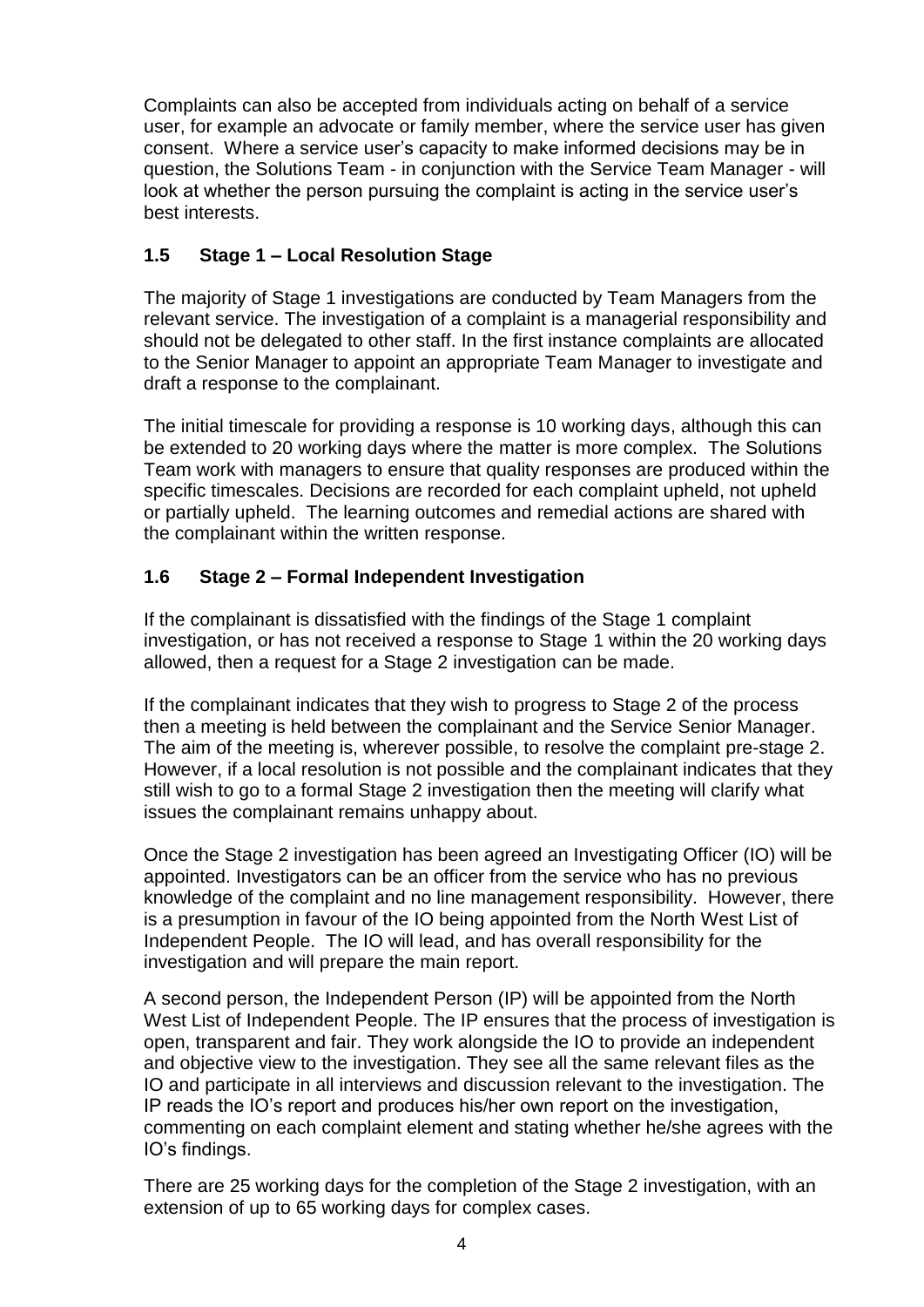Following an investigation the findings and any recommendations are set out in a report to the Director and the Service Team Manager. The Director must provide a written response to the report and this will be sent to the complainant, along with a copy of the report, within 10 working days of receiving the report. The Director may consider offering a meeting with the complainant to discuss the report and the response.

# **1.7 Fast track to the Local Government Ombudsman**

There will be some occasions when the Authority has the option to fast track the complaint to the Local Government Ombudsman (LGO) at the end of Stage 2. These are:

- a very robust Stage 2 report
- a complete adjudication at the end of Stage 2
- an outcome where all complaints have been upheld and
- the authority is providing a clear action plan for delivery and
- the local authority agrees to meet the majority or all of the desired outcomes presented by the complainant regarding social care functions

# **1.8 Stage 3 – Independent Review Panel**

Where complainants wish to proceed to Stage 3 then they have 20 working days from the date that they received notification of the department's response to the stage 2 report to request a Review Panel.

The Independent Review Panel consists of three independent people drawn from the North West List of Independent People, one of whom is appointed as Chair of the Panel.

Following the investigation, panel members have 5 working days to agree the report. The report has to be sent to the complainant within 5 working days and a copy is also given to the Director of Children's Services.

The Director has 20 working days from the day of the panel to write to the complainant with their response to the report. The letter should outline what the directorate intends to do as part of learning from the complaint. The letter will also indicate that if the complainant remains unhappy they can contact the Local Government Ombudsman.

## **1.9 Local Government Ombudsman**

Where complaints remain unresolved to the satisfaction of the complainant following the conclusion of the three stage process, a further referral may be made to the Local Government Ombudsman for consideration.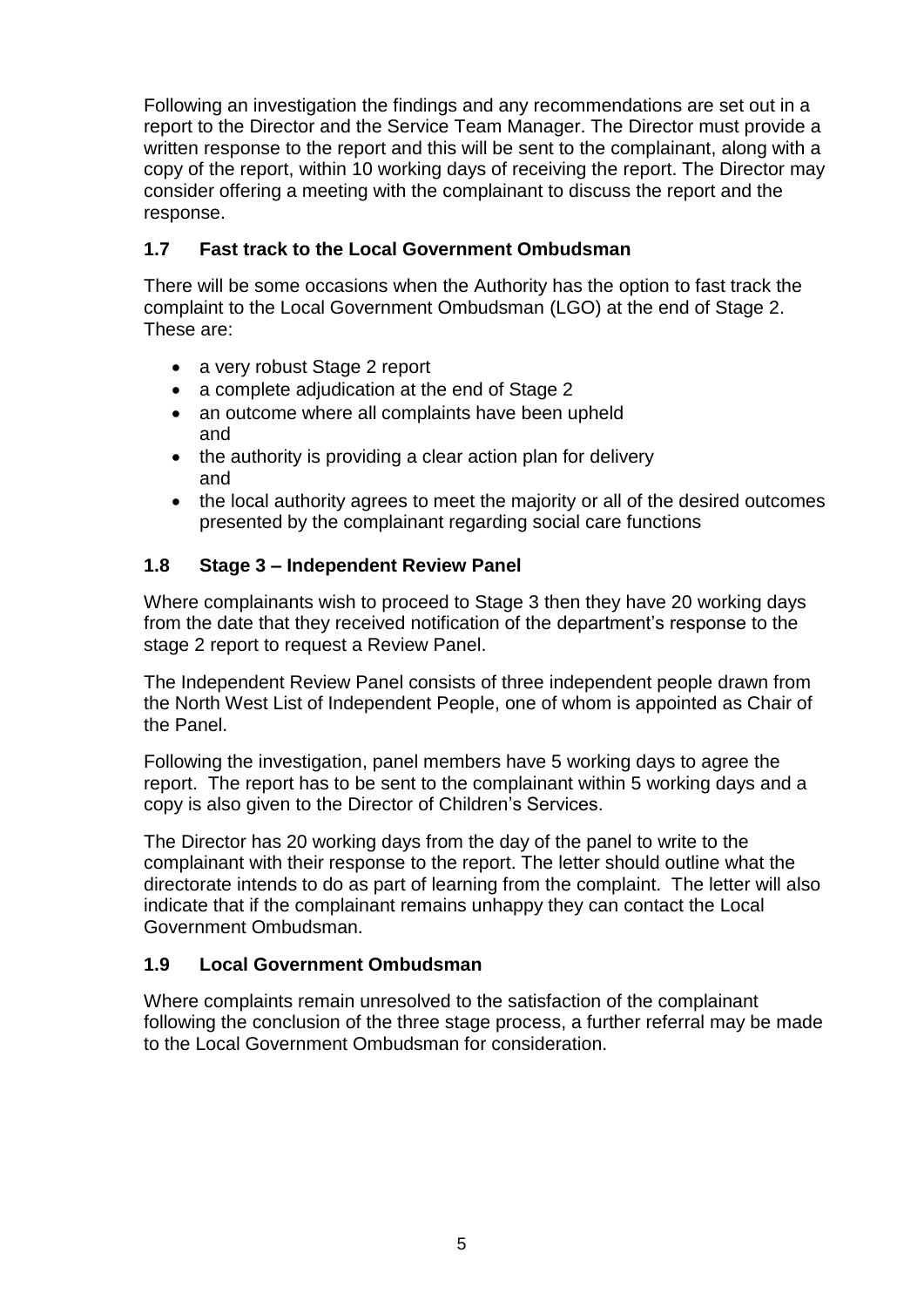# **2.0 PERFORMANCE ACTIVITY**

## **2.1 Summary of Complaint Activity**

From April 2015 to March 2016 there were a total of 138 social care complaint representations made to Cheshire West and Chester Council. Of the 138 complaints representations received, there were 68 **valid complaints** progressed, with the remainder either ineligible (22), withdrawn (9) or resolved at a local level by the service (39). Of these 68 cases, 11 were escalated to a pre-stage 2 meeting as the complainant remained dissatisfied. Of these 11 cases, 4 were taken to a full stage 2 investigation stage, of which 1 has concluded with an outcome of 'partially upheld'. Two cases did not progress to a full stage 2 investigation (1 withdrawn and 1 resolved locally), and 5 cases are ongoing.

To provide some context to these figures, it is important to note that the number of complaints represent less than 2% of active cases. This is a reduction from last year when the number of complaints represented 3.6% of social care cases; this is despite an increase in the number of children and young people being supported by Children's Social Care.

## **2.2 Comparison with Previous Years**

The table below shows the number of considered and progressed complaints for the year compared with the previous three years.

| Year    | <b>Total no. of</b><br>valid<br>complaints<br>processed | <b>Withdrawn/</b><br>not pursued/<br>other | Ineligible* | <b>Total no. of</b><br>complaints<br>representations<br>considered |
|---------|---------------------------------------------------------|--------------------------------------------|-------------|--------------------------------------------------------------------|
| 2015-16 | 68                                                      | 48                                         | 22          | 138                                                                |
| 2014-15 | 85**                                                    | 14                                         | 13          | 112                                                                |
| 2013-14 | 60                                                      | 15                                         |             | 83                                                                 |
| 2012-13 | 38                                                      |                                            | 15          | 61                                                                 |

## *Table 1: Total number of complaints considered*

*\*Complaints not valid through the Social Care procedure, for example complaints that were being dealt with through court proceedings or the complainant was not directly involved with the child or does not have parental responsibility and is therefore ineligible. \*\*total valid complaints 2014-15 reduced by 1 (as reported in 2014/15 Annual Report) as the outstanding case was later categorised as 'ineligible'.*

The overall figure of valid complaints represents a decrease of 21% in the number of complaints investigated by the Council compared to the previous year. However the total number of complaint representations handled by the Solutions team has increased by 23% from the previous year. There has been no significant change in the way the service is provided, and so the increase in representations is thought to be due to a change in culture in relation to complaints, whereby service users are more aware of their right to complain and are more likely to do so.

The Solutions Team have during this year started recording all 'routine business' enquiries that have been presented as complaints cases. Through improvements in first contact with potential complainants, routing them through to the correct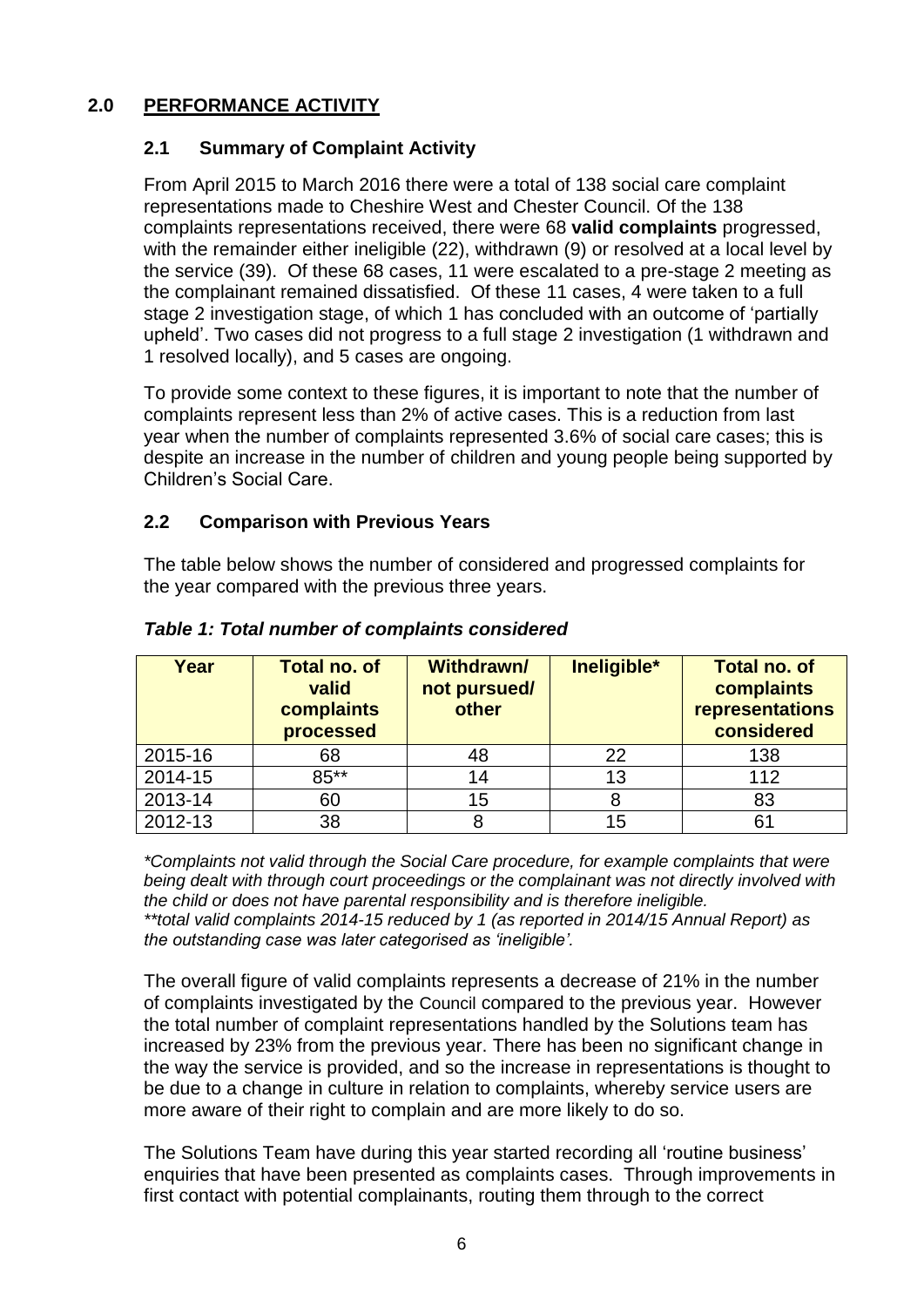services for immediate responses, and closer working within the operational social work teams, the Solutions Team believe this has resulted in fewer customers pursuing formal complaints. There were 39 cases resolved locally via this process in 2015-16.

## **2.3 Numbers of Complaints - Observations**

There are a number of contributory factors that have impacted upon the apparent quality of service delivery which have resulted in upheld complaints. Over the past 12 months it is fair to stay that we have not got to the position of having a stable workforce. In line with national trends recruiting and retaining social workers remains a significant challenge to the Directorate. In addition the complexity of social work remains high and this in itself provides challenge.

The teams also actively promote the right to complain and the Council's customers are made aware at the start of their involvement with Children and Families Services about the Complaints Policy. It is widely believed across the directorate that there is an increased culture of complaint giving people an increased awareness of their rights. The Social Workers on their initial visit will give the family an information pack and discuss the complaints process with them. Within this pack is also information which advises services users how to have their say in general about their experience of the service they have received. As a service we are looking at how we can improve our service user engagement regarding their experience and how this can improve future service delivery and inform our training to staff. This will include a review of the pack provided to service users and how the service can record and action improvements from the comments/complaints that are received.

Teams discuss learning from complaints within team meetings and this ensures practice is improved and developed as well as making sure that the complaints process is on a social worker's agenda and seen as a learning opportunity.

# **2.4 Complaint Outcomes**

The table below shows where a complaint has been upheld, partially upheld or not upheld at each stage of the complaints procedure. Where complaints are complex and raise a number of different issues, there is greater likelihood of some elements of a complaint being upheld, whilst others not, and consequently for the complaint to be classified as partially upheld overall.

| Year    | <b>Upheld</b> | <b>Partially</b><br>upheld | <b>Not upheld</b> | <b>Outstanding</b> | <b>Total</b> |
|---------|---------------|----------------------------|-------------------|--------------------|--------------|
| 2015-16 | 13 (19%)      | 28 (41%)                   | 27 (40%)          | $0(0\%)$           | 68           |
| 2014-15 | 15 (18%)      | 41 (48%)                   | 29 (34%)          | $0(0\%)$           | $85*$        |
| 2013-14 | 6(10%)        | 30 (50%)                   | 24 (40%)          | $0(0\%)$           | 60           |
| 2012-13 | 11 (29%)      | 16 (42%)                   | 11 (29%)          | $0(0\%)$           | 38           |

*\*total case numbers reduced by 1 (as reported in 2014/15 Annual Report) as the outstanding case was later categorised as 'ineligible'.*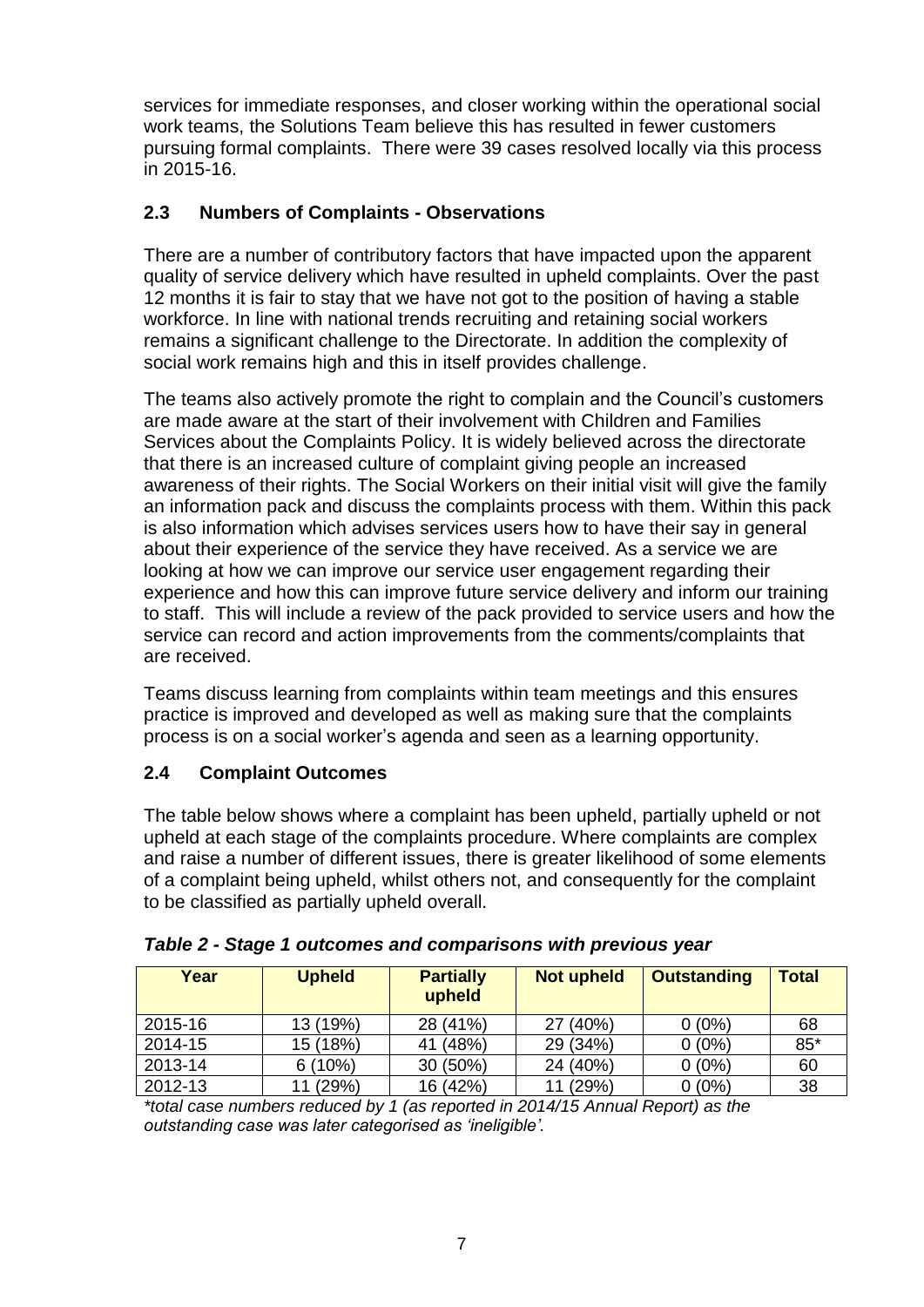This year, 60% of complaints have either been upheld or partially upheld which is a slight decrease from 66% of complaints either upheld or partially upheld in the previous year.

| Year         | <b>Upheld</b> | <b>Partially</b><br>upheld | <b>Not</b><br>upheld | <b>Open cases</b> | <b>Withdrawn</b> | <b>Total</b> |
|--------------|---------------|----------------------------|----------------------|-------------------|------------------|--------------|
| 2015-16      |               |                            |                      |                   |                  |              |
| $2014 - 15*$ |               |                            |                      |                   |                  |              |
| 2013-14      |               |                            |                      |                   |                  |              |
| 2012-13      |               |                            |                      |                   |                  |              |

*Table 3 - Stage 2 outcomes and comparisons with previous years*

\*14-15 figures amended to reflect outcomes in 15-16.

During this year, 11 complainants were unsatisfied with their 15/16 Stage 1 response and asked to move to Stage 2 of the complaints process. (There were 16 requests for escalation in 14/15).

Of the 11 cases escalated in 2015/16, 8 had 'pre-stage 2' meetings with Senior Service Managers, 1 case has arrangements in progress, with 2 cases currently in progress at the formal Stage 2 investigation. 5 cases were resolved at or prior to the pre stage 2 and were therefore withdrawn. 3 formal investigations have been completed in year, and all 3 were partially upheld.

Stage 2 cases are completed by two independent assessors who are not employed by the authority and can provide an insight into the operational issues of the authority and provide critical feedback regarding cases.

There is recognition nationally by the LGO of increased requests for Stage 2 complaints. There has also been a recognisable increase in the level of complexity of complaints received. Of the 11 requests for stage 2, one case cited 28 points that they were dissatisfied with, 25 of which were not upheld and 3 only partially.

A local review of stage 2 requests in a sample of North West authorities shows no significant change in the number of formal stage 2 complaints answered between 2014-15 and 2015-16. This same pattern is reflected in Cheshire West and Chester's figures.

The Solutions Team and Childrens Services Senior Management Team meet regularly to review management of the complaints and escalations to Stage 2 and 3. There is a clear commitment to resolve complaints at Stage 1 across the service in order to improve customer satisfaction with the complaint process, as well as reducing the costs associated with escalation.

#### *Stage 3 outcomes and comparisons with previous year*

There was one 2014/15 complaints case escalated to stage 3 in 2015/16 with an outcome of 'partially upheld'. This was the first stage 3 case handled by the Council. As of August 2016, there has been one 2015/16 complaints cases escalated to stage 3 of the complaints process, aiming to be completed by October 2016. The service will ensure that the necessary provisions are made within its overall budget setting to cover any anticipated costs for potential cases.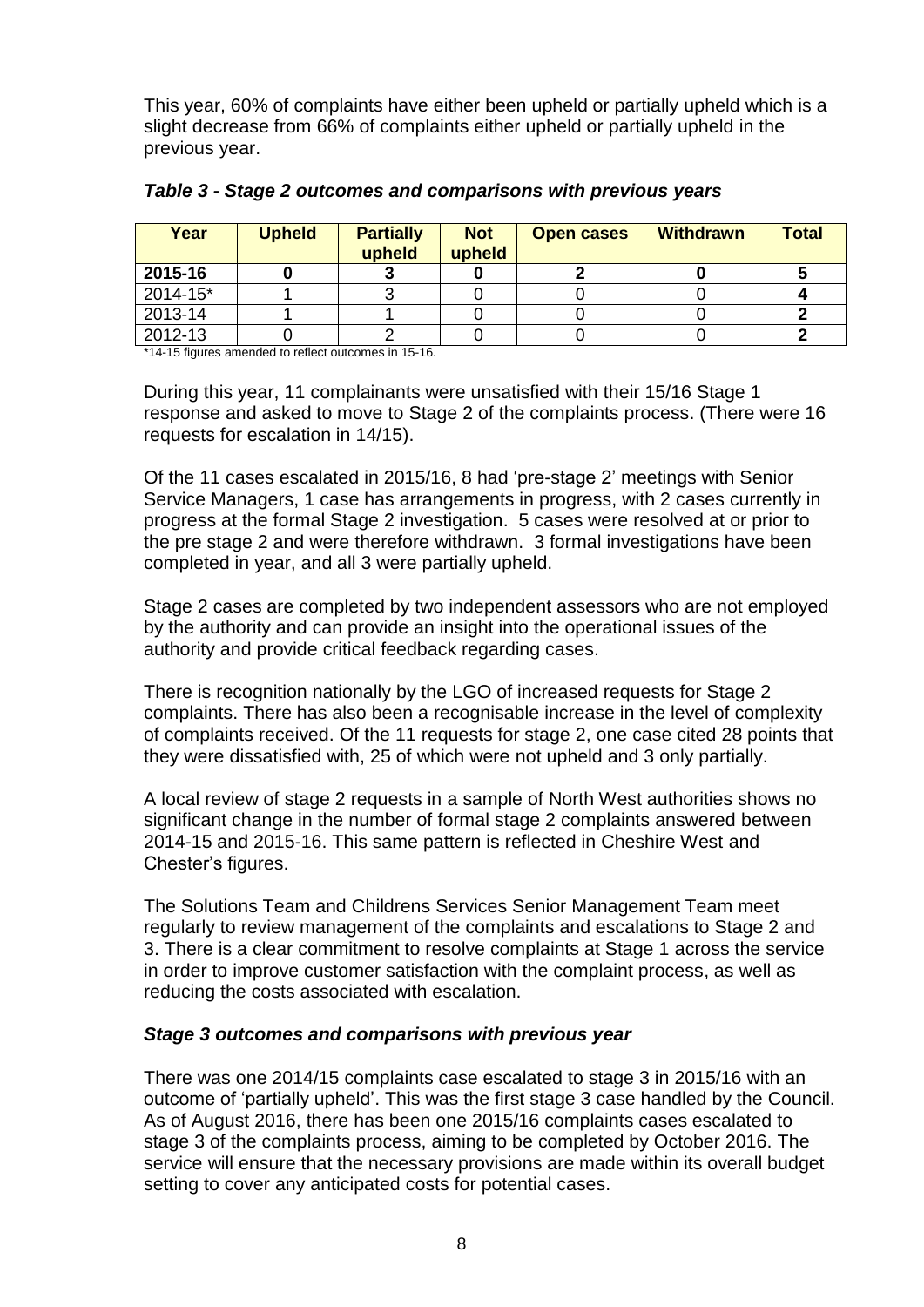Where complaints are escalated, the Northwest Regional Complaints Managers (NWRCM) provides a database of Independent Reviewing and Interviewing Officers. The officers provide a comprehensive report with a recommendation at stage 3 or a referral to the Local Government Ombudsman.

The NWRCM group have reported that a number of authorities have completed several stage 3 complaints over the last year and it is therefore expected that Cheshire West and Chester will likely follow a similar route in future years.

# **2.5 Breakdown of complaints received by Service Area**

Table 4 below shows a breakdown of complaints received by each service area.

| <b>Service Area</b>               |           | <b>Numbers of Complaints Per Year</b> |           |                      |  |  |  |
|-----------------------------------|-----------|---------------------------------------|-----------|----------------------|--|--|--|
| <b>Children in Need</b>           | 2015-2016 | 2014-2015                             | 2013-2014 | 2012-2013            |  |  |  |
| Winsford                          | 6         | 16                                    | 17        |                      |  |  |  |
| Chester                           | 15        | 8                                     | 10        | 5                    |  |  |  |
| <b>Ellesmere Port</b>             | 19        | 13                                    |           | 6                    |  |  |  |
| <b>Children in Care</b>           |           |                                       |           |                      |  |  |  |
| Winsford                          |           | 5                                     | $5 + 1*$  | $2 + 1*$             |  |  |  |
| Chester                           |           | 18                                    | 10        | 3                    |  |  |  |
| <b>Ellesmere Port</b>             |           | 3                                     | 3         |                      |  |  |  |
| <b>Leaving Care</b>               | 6         | 5                                     | 3         |                      |  |  |  |
| <b>Children with Disabilities</b> | 7         | 8                                     | 4         |                      |  |  |  |
| <b>Provider Services</b>          |           |                                       |           |                      |  |  |  |
| Fostering                         | 0         | $\mathfrak{p}$                        | $\Omega$  | $2 + 1*$             |  |  |  |
| Adoption                          | Ω         |                                       | 0         |                      |  |  |  |
| <b>Integrated Early Support</b>   |           |                                       |           |                      |  |  |  |
| <b>Safeguarding</b>               |           | 6                                     | 0         | $1 + 1$ <sup>*</sup> |  |  |  |
| <b>Contact and Referral Team</b>  |           | ი                                     | ი         |                      |  |  |  |
| Total                             | 68        | 86                                    | 60        | 38                   |  |  |  |

#### **Table 4**

*\*multi-service 'shared' complaint covering two or more service areas*

The Children in Need (CIN) Team in Chester have had an increase from the previous year's 8 to cases to 15 this year. Of the 15 complaints received, 3 were upheld; 5 were partially upheld and 7 not upheld. No cases requested progression to stage two of the process. It is felt that the complexity of cases in the Chester area has led to an increase in the number of complaints received in this Locality. However, the increase in use of agency staff in the latter part of 2015-16 may also be a contributing factor.

The Children in Need (CIN) Teams in Ellesmere Port have also had an increase in the numbers of complaints from 13 to 19 cases. Of the 19 complaints received, 0 were upheld; 7 were partially upheld and 12 not upheld. 3 cases requested progression to stage two of the process, of which 1 was declined as ineligible, 1 was withdrawn and 1 has completed the stage 2 process with an outcome of partially upheld. This team received the highest number of complaints, but also the highest number of compliments (see section 3.1).

The Children in need Team in Winsford experienced a reduction in the number of complaints from 16 down to 6 which is positive and noted.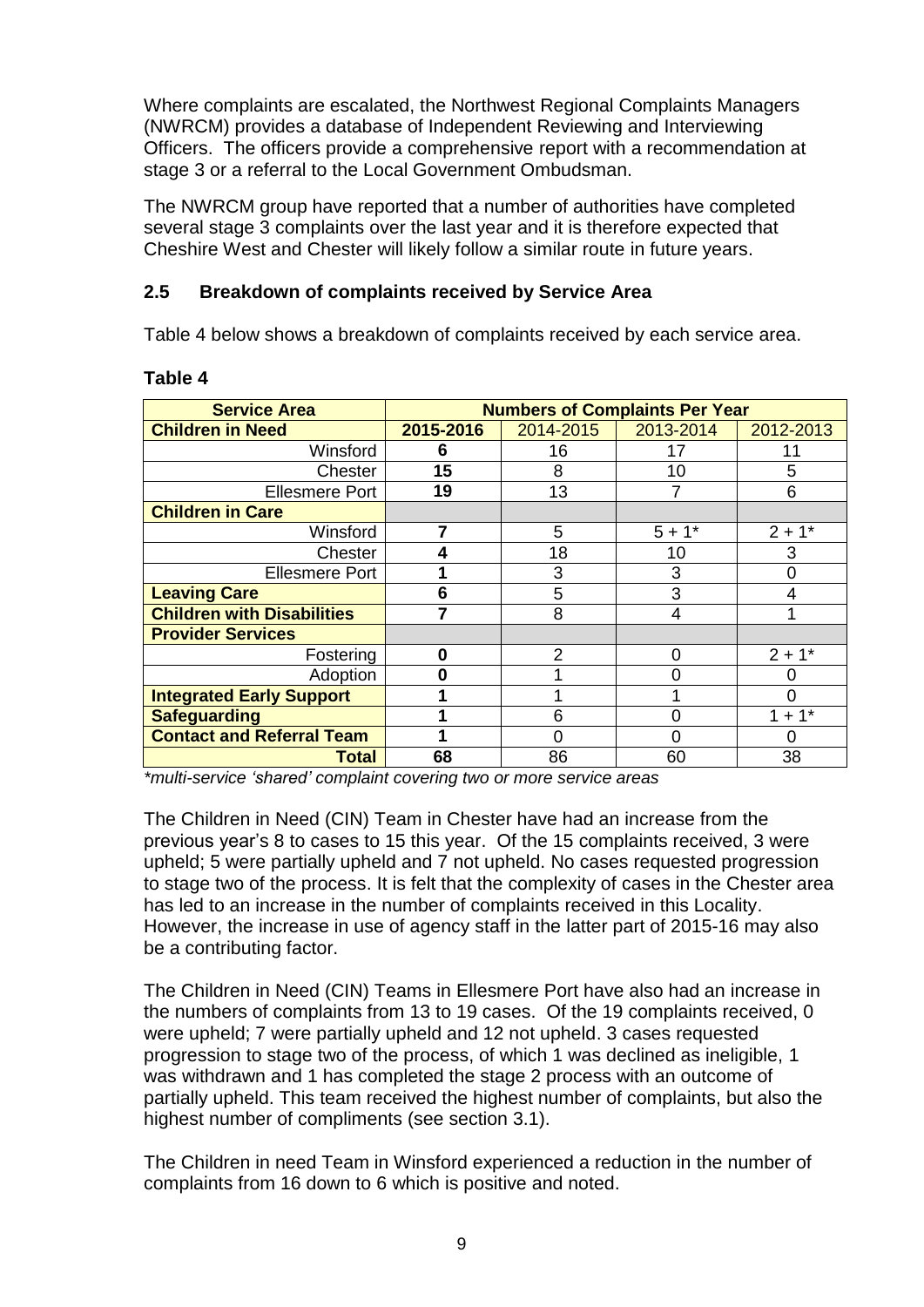All teams have taken a proactive approach to making customers aware that they have the right to complain, which has contributed to the volume increase.

A further factor which can generate complaints is 'parental avoidance' where parents will not take responsibility for their own behaviour; do not want the involvement of Social Care; and seek to criticise the Social Worker(s) that challenge them. This is increasingly becoming a feature of the complaints we are answering, specifically those cases where social care have legally intervened to protect children or there are acrimonious relationships within families.

These complaints are dealt with as per the statutory process but customers may be informed that they are subject to 'managed contact' if their behaviour becomes persistent or unreasonable. This means that their contact will be dealt with via a single point of contact during the course of their complaint or until they moderate their contact/behaviour. It does not impact on their statutory rights to make complaints or receive services but reduces the impact of their behaviour on service provision.

Recent changes in case law and the national and media interests in adoption could explain the complaints in the Children in Care teams. The Council maintains a child-focussed approach to improve outcomes for children and on occasions this means that we issue care proceedings. There is a robust system for determining if this is appropriate and the cases are tracked for timeliness. Inevitably, the decision to issue proceedings will often lead to challenge. These are managed as sensitively as possible, although sometimes the complaint cannot be avoided.

## **2.6 Breakdown of complaints received by Subject**

By their nature, complaints are specific to the circumstances of the individual and cover a wide range of individual experiences and often relate to more than one aspect of a service that has been received. Complaints received by the Authority have been classified on the basis of the 'primary' area of concern (subject) raised by the complainant.

Detailed below are the numbers that fall within each category:

| <b>Complaint Subject</b>                | 2015-2016 | 2014-2015 | 2013-2014 | 2012-2013 |
|-----------------------------------------|-----------|-----------|-----------|-----------|
| (primary area of concern)               |           |           |           |           |
| <b>Standard of Service Delivery</b>     | 22        | 23        | 31        | 16        |
| Inaccuracies in assessments             | 0         |           |           |           |
| Lack of support                         | 14        |           |           |           |
| Failure to investigate concerns         | 3         |           |           |           |
| Issues with contact arrangements        | 5         |           |           |           |
| <b>Social Worker</b>                    | 17        | 27        | 20        | 10        |
| <b>Allegations of Misconduct</b>        | 11        |           |           |           |
| <b>Issues with Attitude / Behaviour</b> | 6         |           |           |           |
| Communication                           | 10        | 25        | 3         | 6         |
| Lack of response                        |           |           |           |           |
| Late / missing reports                  | 2         |           |           |           |
| Cancellation of appointments            |           |           |           |           |
| <b>Child Protection Issues</b>          |           |           |           |           |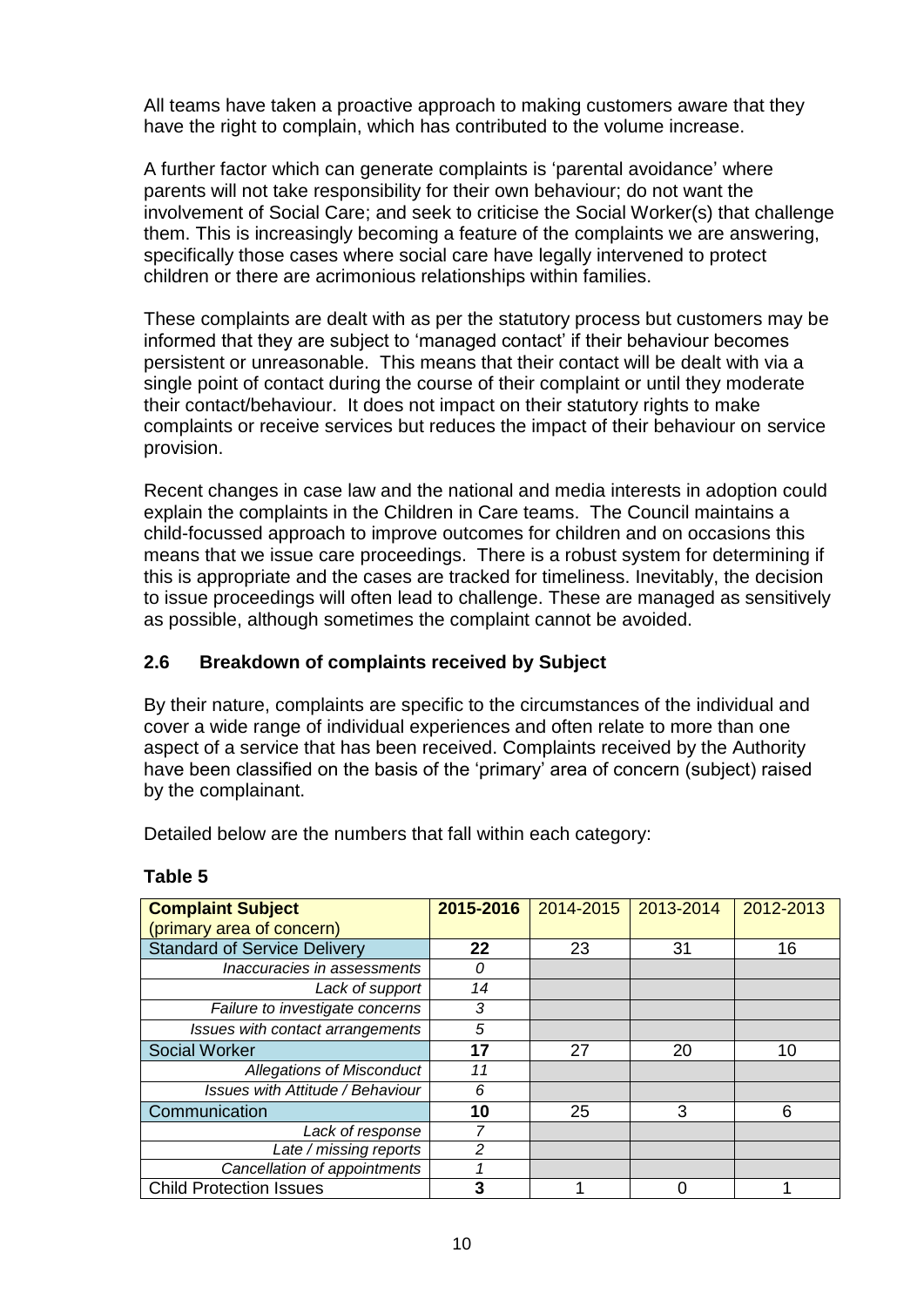| <b>Financial Issues</b>                |    |    |  |
|----------------------------------------|----|----|--|
| Accommodation/Placement Issues         |    |    |  |
| Adoption                               |    |    |  |
| Fostering                              |    |    |  |
| Eligibility for Service / Unhappy with |    |    |  |
| Social Care involvement                |    |    |  |
| <b>Data Protection Issues</b>          |    |    |  |
| Гоtal                                  | 68 | 86 |  |

In previous years, complaint categories regarding 'standard of service delivery' and 'Social Worker attitude/behaviour' were high in volume, and did not have a further breakdown of the specific issues involved to aid learning and development of the service. Improvements in category recording and liaison with the customer have been used to better identify their specific reasons for complaining under these two categories, as well as complaints about 'communication' issues.

Standard of Service Delivery remained consistent this year, but high in the 'lack of support' sub-category. (3 not upheld, 7 partially upheld, (3 went to stage 2), 4 upheld.)

Lack of Support complaints were received about the following issues:

- Inadequate financial support
- Insufficient respite care
- Earlier intervention from social care required
- Lack of advice and assistance
- Ignoring concerns
- Insufficient contact from the service

In relation to complaints about Social Workers, there has been a positive reduction in complaint numbers. In addition only 7 of the 17 complaints received in this area were either upheld or partially upheld. A summary of the types of issues involved are:

- Attitude to needs
- Lack of support
- Lack of communication
- Preference shown for one parent over another
- Negative attitude of Social Worker

A significant difference in this year's figures is the reduction in complaints in relation to 'communication issues' this may be a positive result of learning from complaints where Team Meetings are used to review issues and take positive action towards improvement.

## **2.7 Complaint Response Times**

Of the 68 valid complaints, the department responded to 44 within the statutory timescales (20 working days).

The following tables give a breakdown of the responses that met the timescales at each stage of the complaints procedure, and a comparison with the previous three years.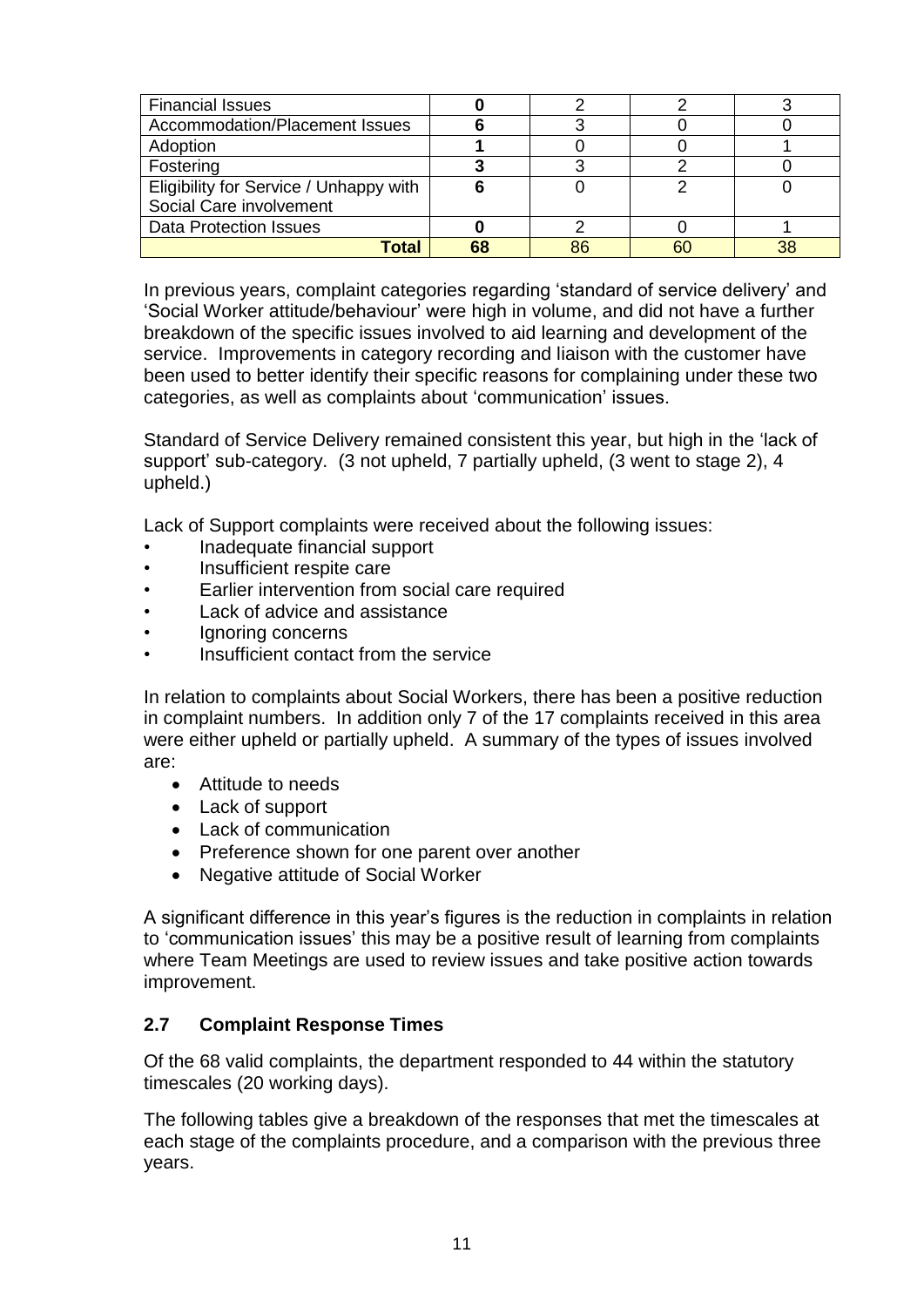# *Table 6 - Complaint response times*

| <b>Statutory time frames</b>    | 2015-2016 | 2014-2015 | 2013-2014 | 2012-2013 |
|---------------------------------|-----------|-----------|-----------|-----------|
| 10 working days or less         | 20        | 16        |           |           |
| 20 working days or less*        | 24        | 25        |           |           |
| Outside the statutory timescale | 24        | 45        |           |           |
| Total                           | 68        | 86        | 60        | 38        |

\*(extension from 10 days for complex cases)

Overall, there has been an improvement in performance this year in meeting the statutory deadlines for complaint responses with 65% of cases answered in time.

This performance improvement is attributed to the improved working between the Solutions Team and Business Support Officers in locality teams to establish better monitoring of compliance with deadlines within the service, proactively highlighting due dates for draft and final responses, undertaking regular monitoring of caseloads, and following up cases when a slight delay in draft response is incurred. There is a close working relationship between the Director and Solutions Team. Where necessary the Solutions Team has assisted and worked with team managers in the service to offer challenge and ensure a quality response is produced on time.

The improved triage of complaints by the Solutions Team to redirect issues to be dealt with by the service as routine business where appropriate, rather than utilising the formal complaint process, has also contributed to the reduction in complaint responses outside of the statutory timescale.

More work is planned to improve compliance to a minimum standard of 85% within 2016/17.

The Authority remains committed to ensuring that the complaints process continues to develop and remains open, transparent and accessible to those who need to use it.

## **2.8 Local Government Ombudsman (LGO)**

A service user may approach the LGO at any time. However, the LGO retains the right to refer all complaints by service users to the local authority where the authority has not had a chance to investigate a complaint through the formal complaints procedure. The LGO can also ask the local authority to reconsider a complaint where it feels that local consideration of the complaint has been inadequate. Alternatively, the LGO may call in a complaint to review and investigate directly.

The LGO's Review of Local Government Complaints 2015-16 contains the following headline messages:

- they received 19,702 complaints and enquiries, which is a similar level to the previous year
- they upheld 51% of detailed investigations, which has increased from 46% the previous year
- the area most complained about is education and children's services (53%) upheld)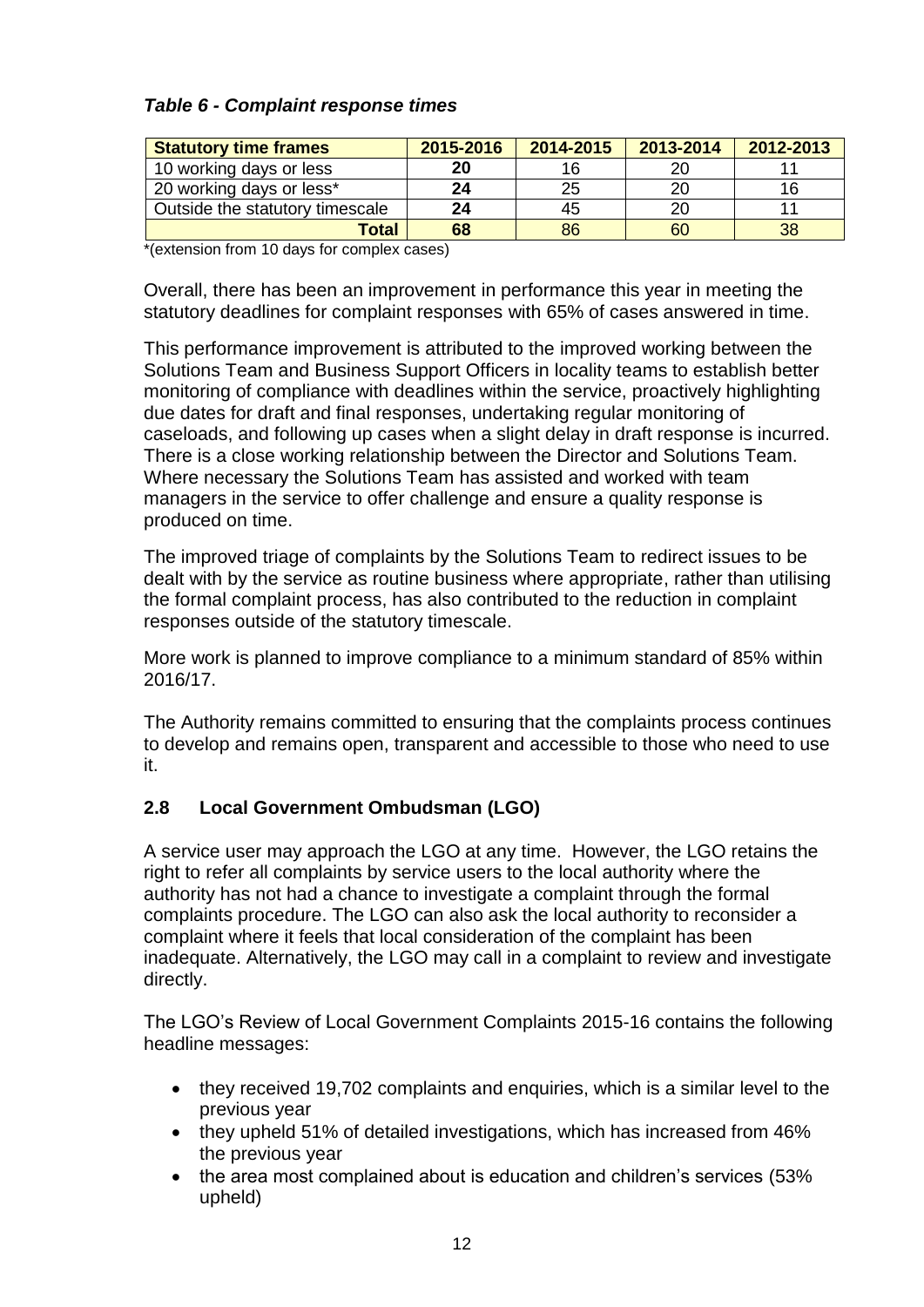• they also saw the biggest increase in percentage terms (13%) in complaints and enquiries about education and children's services

The most common recommendations made by the LGO for upheld complaints are:

- Apologies
- Financial payments
- Procedural change to improve services

In relation to Children's Social Care Complaints, a statistic highlighted in the LGO report is that 68% of Safeguarding complaints are upheld, which is significantly higher than the overall average of 51% of complaints upheld.

The LGO stress that a higher volume of complaints does not necessarily mean a poorer standard of service. It may indicate a council's open approach to listening to feedback and using complaints as early indicator of potential issues.

The number of cases referred to the LGO during this reporting period was:

| Number of CSC complaints referred to the LGO in 2015/2016 |  |
|-----------------------------------------------------------|--|
|-----------------------------------------------------------|--|

Referral of cases to the Local Government Ombudsman (LGO) has slightly increased from 5 cases in 2014/15 to 6 cases in 2015/16. This reflects the national position where complaint volumes have remained relatively stable compared to the previous year.

Of the 6 LGO closed cases referred in 2015/2016, 5 were not taken to investigation stage following assessment due to being 'out of jurisdiction', with 1 case upheld for maladministration and injustice for failure to progress to stage 2 of the complaints process.

## **2.9 Point of receipt for complaints within the authority**

During the year, of the 68 complaint representations, 50 cases were received directly by the Solutions Team. A further 12 were received within the service area and the remainder via the Director/multiple contacts. A breakdown is shown in the following table which shows that the established systems for ensuring that complaints are directed to the Solutions Team for co-ordination are continuing to work well.

| <b>Point of receipt</b> | 2015-16 | 2014-2015 | 2013-2014 | 2012-2013 |
|-------------------------|---------|-----------|-----------|-----------|
| Service Area            |         |           |           |           |
| <b>Solutions Team</b>   | 50      |           | 48        |           |
| <b>Director</b>         |         |           |           |           |
| <b>Chief Executive</b>  |         |           |           |           |
| Other                   |         |           |           |           |
| Total                   | 68      | 86        | 60        |           |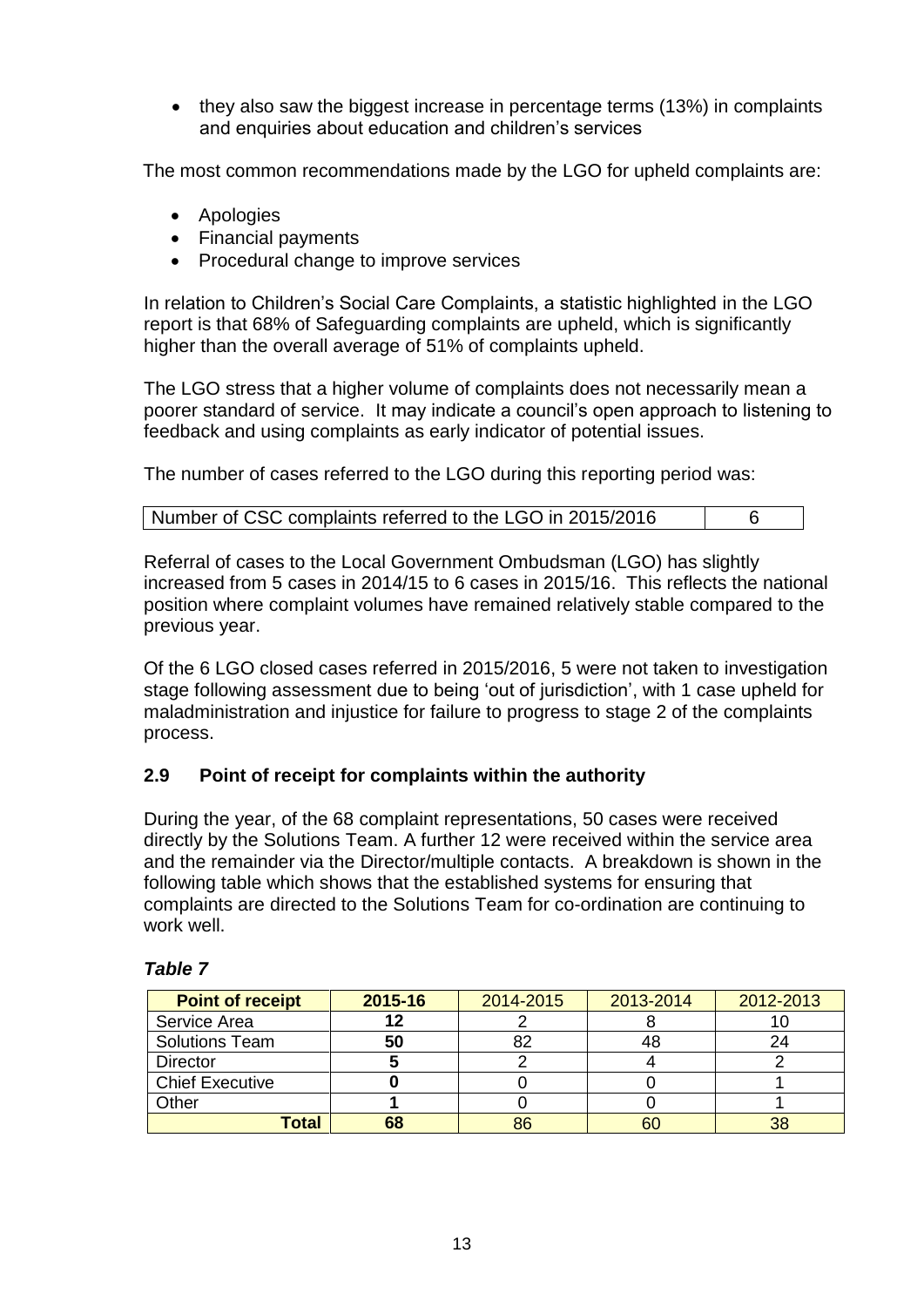## **2.10 Method by which complaints were lodged with the authority**

## *Table 8*

| <b>Method of receipt</b> | 2015-2016 | 2014-2015 | 2013-2014 | 2012-2013 |
|--------------------------|-----------|-----------|-----------|-----------|
| Letter                   |           |           |           |           |
| Telephone/verbal         |           |           |           |           |
| Email                    | 43        | 2Ģ        |           |           |
| Online complaints        |           | າາ        | 20        |           |
| Feedback form            |           |           |           |           |
| Total                    | 68        | 86        |           | 38        |

There has been a marked increase in the number of complaints received by email this year, which could be a reflection of increased awareness of the complaints service and a preference by customer to use electronic methods of communication.

The feedback form is part of the information pack previously mentioned in this report that is provided to customers by the Social Worker during their first visit and has an option for people to complete a form in writing; however this year has clearly seen email as the preferred option with 63% of complaints being emailed direct to the Social Care Complaints email address.

# **3.0 PROFILE/CATEGORY OF COMPLAINANTS**

Equality data is not held by the Authority for Social Care complaints. We have, however, broken the data down by the complainant's profile according to gender for information.

#### *Table 9*

|                        | 2015-2016 | 2014-2015 | 2013-2014 | 2012-2013 |
|------------------------|-----------|-----------|-----------|-----------|
| Male                   | 22        | 25        | 20        |           |
| Female                 | 37        | 45        | 35        |           |
| Joint complaint        |           |           |           |           |
| Other (non-individual) |           |           |           |           |
| <b>Total</b>           | 68        | 86        | 60        | 38        |

A summary of customer profile and type of customer interaction has shown the following:

| Person making the complaint  | 2015-2016 | 2014-2015 | 2013-2014 | 2012-2013 |
|------------------------------|-----------|-----------|-----------|-----------|
| Child or young person being  |           |           |           |           |
| looked after or in need      |           |           |           |           |
| Parent/s                     | 55        | 57        | 43        | 23        |
| Local Authority foster carer |           | 5         |           |           |
| Special guardian             |           |           |           |           |
| Persons wishing to adopt     |           |           |           |           |
| Persons with sufficient      |           | 10        | 6         | 8         |
| interest in child's welfare  |           |           |           |           |
| Advocacy service             |           |           |           | 3         |
| Total                        | 68        | 86        | 60        | 38        |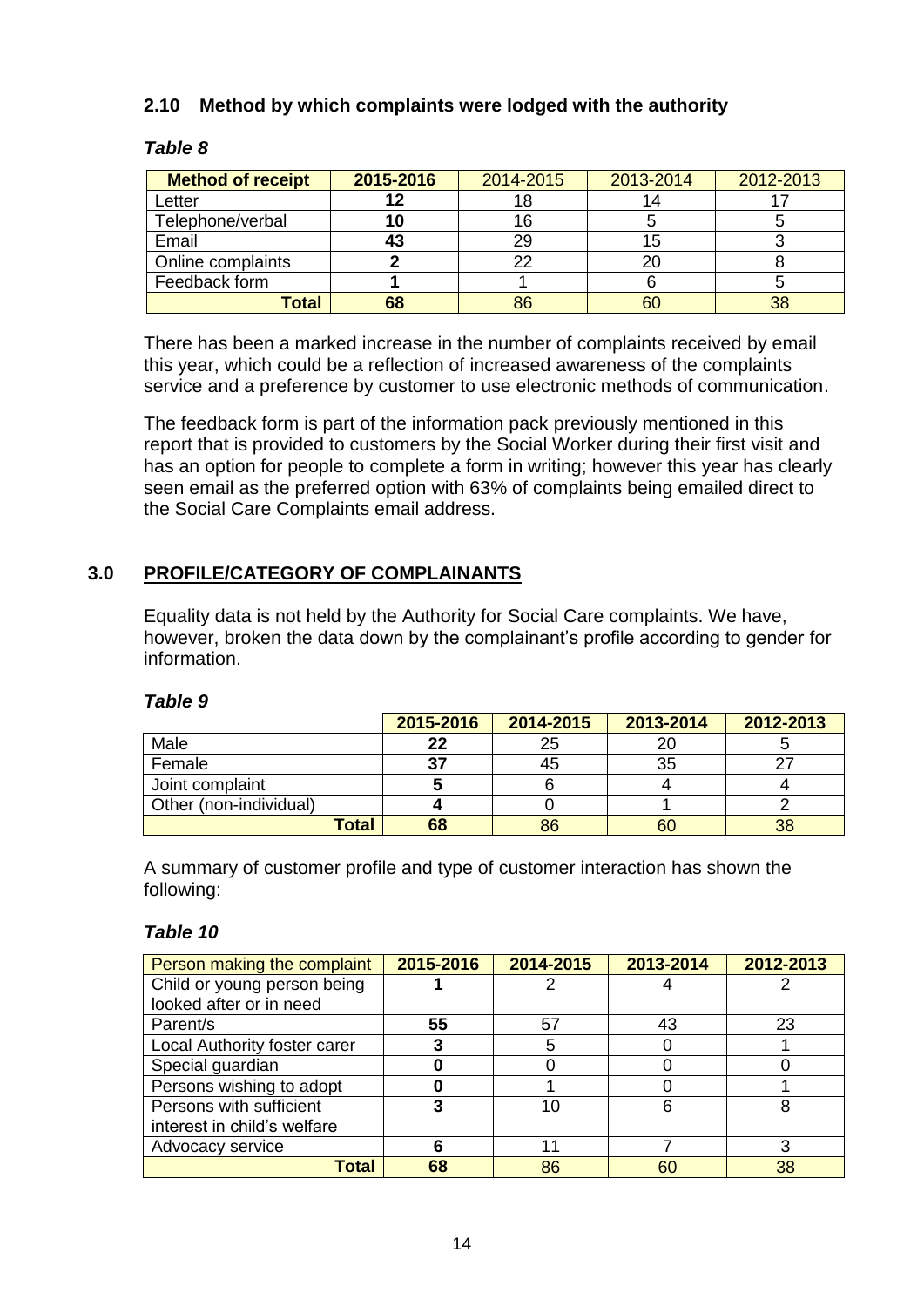We recognise that the number of complaints from Children and Young People is low which may mean that some complaints are not reaching us. The service will consider how to capture complaints from children and Young People and ensure that they are aware of their options to escalate matters if they choose to. However, the primary focus will continue to be on ensuring the early resolution of issues that are causing the child or young person concern.

#### **4.0 COMPLIMENTS RECEIVED**

The Council welcomes positive or negative feedback from its users. A total of 46 compliments during the year, which represents a significant increase on the previous year's figures.

| Year                      | 2015-2016 | 2014-2015 | 2013-2014 | 2012-2013 |
|---------------------------|-----------|-----------|-----------|-----------|
| <b>No. of Compliments</b> | 16        |           | 7r        |           |

A selection of compliments recorded is included below as examples:

*"I am writing this email as I would like to bring it to the attention of senior management of the social services department. XXXX was the case worker assigned to my XXXX of which the case was closed yesterday. I would like to express my thanks and in my point of view how professionally XXXX handled the case from beginning to end. A true professional in XXXX field of duty I wish XXXX well in helping other children and XXXX future." – Chester Children in Need Team*

*"We would like to take this opportunity to inform you of the recent service that we have received from Cheshire West adoption team and in particular our fabulous social worker XXXX. My name is XXXX and my husband is XXXX and we have a very positive story regarding adoption as follows;*

*We first met XXXX at the start of our adoption journey back in June 2014, where XXXX led the 4 day training for all prospective adopters. XXXX passion for social work and XXXX dedication and hard work was clear to see from the outset. XXXX professionalism and people skills are excellent and we very much enjoyed the training, because of XXXX and all the support and advice XXXX gave XXXX was assigned to us for stage 2 of the process and we were delighted by the news and very much looking forward to working with XXXX. From XXXX hard work we were approved adopters within the 6 month timeline and only a few short months later a match for us was found within XXXX adoption team. XXXX ability to "do the right thing" and go above and beyond in all that XXXX does is a small part in what XXXX does on a day to day basis. XXXX even once sent an email reply to us at 5.30 am one morning! We have very recently had our adoption order granted, for picking up the phone to the order being granted has taken 15 months which is an incredible achievement from all involved. We just wanted to write to you to inform you of what an incredible job your team do and for XXXX to be recognised in some way. XXXX has made this process for us a smooth and seamless one as it could be and XXXX commitment to XXXX job is outstanding. Our XXXX is now in XXXX forever family and is thriving day by day and we just wanted to share our very positive adoption story with you. We really hope you will take the time to read this and do whatever you think is necessary to recognise XXXX in some way." – Provider Services – Adoption*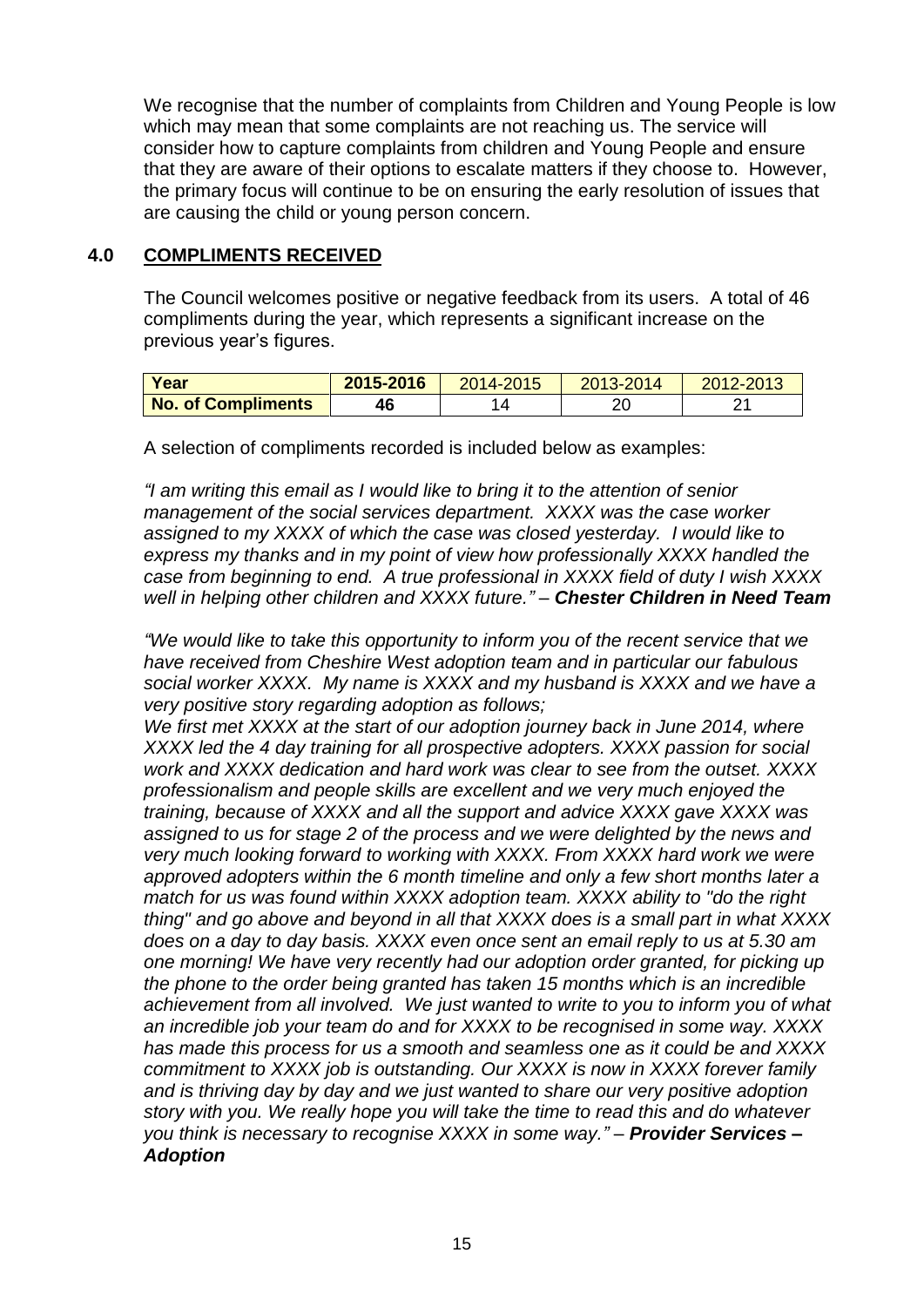*"Don't ever lose sight of how great you are at your job. I just wanted to say a massive thank you for all your help and support. You truly have been amazing." - Provider Services - Fostering*

*"She has helped me become more confident regarding parenting and has taught me to be more consistent. XXXX has been an ear to listen when I have been feeling frustrated or confused and has given me excellent advice to tackle difficult situations. Her opinions have always been unbiased and she has encouraged me to follow my gut instincts. She has praised my achievements and taught me to focus on the important issues and let the minor ones go. XXXX is an amazing professional that has also become a good friend, she has helped me source the correct organisations, secure financial help and deal with the more complex issues of XXXX condition. My time with XXXX has been of huge benefit and a great learning curve." – Children in Care Team- Ellesmere Port*

*"I am XXXX mum. Just to say my life has changed so much since XXXX became our social worker. Her passion for the job is amazing. XXXX has been our life she has also given me my son back. Her support has been immense her attitude understanding and support to each of us has been incredible, nothing is too much trouble. I don't know where my life would have gone without her support. I wish I could do something for you all to say thank you. It takes special people to do a job like yours and I feel privileged to have had your support. I will never be able to forget how much XXXX has helped us." - Winsford Children in Need Team*

Improving the capturing of positive feedback via compliments and sharing these regularly with teams helps to improve staff morale which can lead to improved attitude/behaviours and communication. This is a key part of how the service works, with a focus on team working and service improvement.

The importance of this was recently communicated to staff via a message from Gerald Meehan in his previous role as Strategic Director, emphasising that "it is just as important to recognise good practice and learn from it as well as dealing with complaints. If you receive a compliment please forward to the e-mail below on the global address book. All compliments for the service will then be logged and reported on to Management Team as well as complaints to provide the service with an accurate picture of what is working well, what isn't and good practice so that we can improve and develop our service provision". Social Workers are also asked to retain a copy of the compliment on their supervision file and send a copy to the Solutions Team.

#### **4.1 Breakdown of Compliments by Service Area**

| <b>Service Area</b>     | 2015-2016 | 2014-2015 | 2013-2014 | 2012-2013 |
|-------------------------|-----------|-----------|-----------|-----------|
| <b>Children in Need</b> |           |           |           |           |
| Winsford                | 19        |           |           |           |
| Chester                 |           |           |           |           |
| <b>Ellesmere Port</b>   |           |           |           | 13        |
| <b>Children in Care</b> |           |           |           |           |
| Winsford                |           |           |           |           |
| Chester                 |           |           |           |           |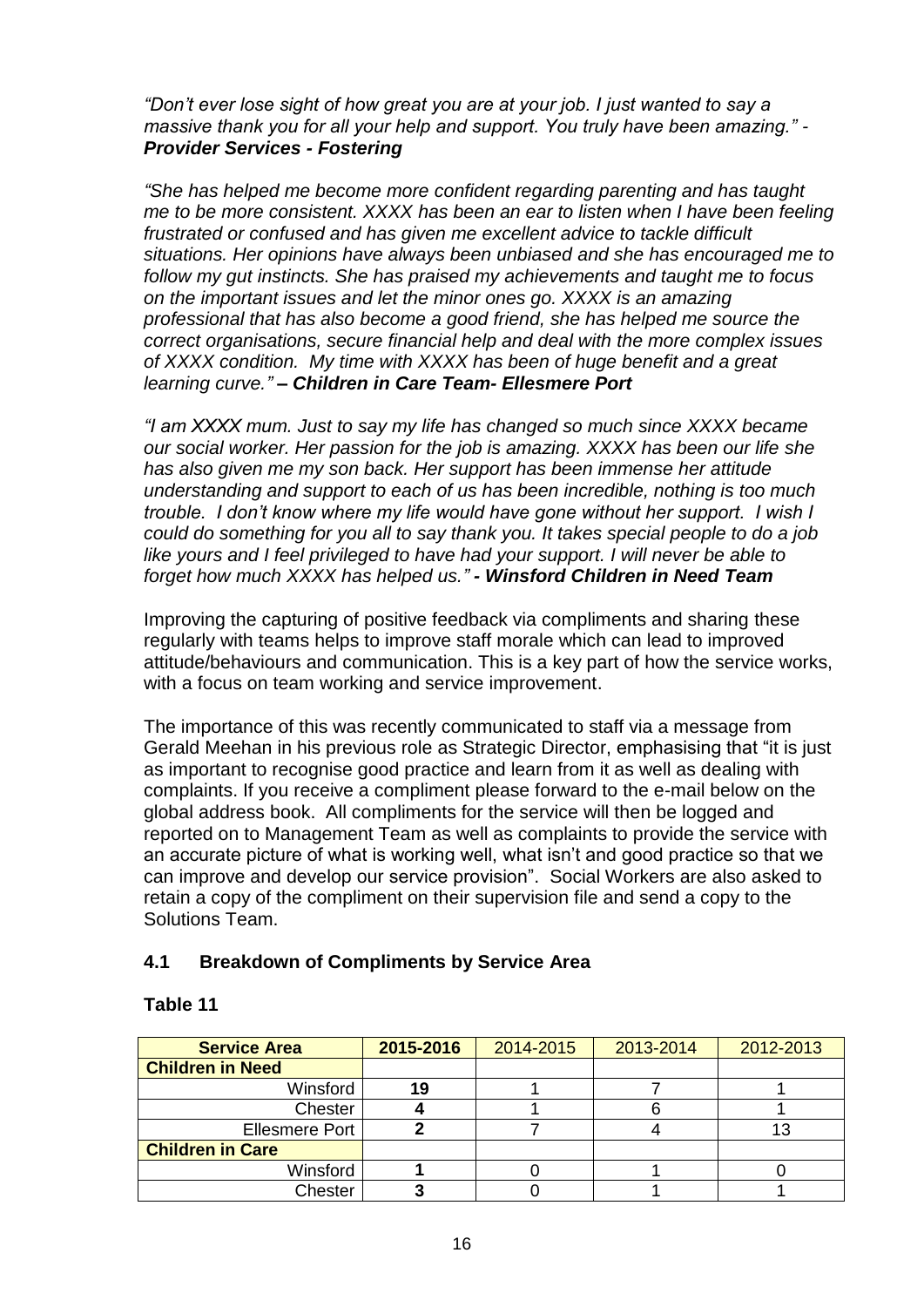| <b>Ellesmere Port</b>             |    |    |    |
|-----------------------------------|----|----|----|
| <b>Children with Disabilities</b> |    |    |    |
| <b>Provider Services</b>          |    |    |    |
| Fostering                         |    |    |    |
| Adoption                          |    |    |    |
|                                   |    |    |    |
| <b>Safeguarding</b>               |    |    |    |
| <b>Contact and Referral</b>       |    |    |    |
| <b>Team</b>                       |    |    |    |
| <b>Total</b>                      | 16 | 20 | n. |

## **5.0 LEARNING AND SERVICE IMPROVEMENT**

The Solutions Team will lead on an update to the Policy and Procedure Notes for Childrens Complaints handling in 2016-17, working with the service to ensure that the guidance available. The guidance will be current and of sufficient detail to allow all team managers in the service to be fully aware of the complaints procedure and understand their role and the responsibilities. In addition, and in response to the increasing number of stage complaints, the Solutions team will develop a Toolkit to support the Stage processes. This will include guidance for Social Workers who are involved with the investigation / panel, and a set of standard templates for use by the service and Solutions team in meeting the requirements of the complaints procedure with regard to reports and communication.

## **5.1 Learning from Complaints Cases**

There have been a number of learning points from complaints cases which have led to service improvements, and the following examples highlight the changes made:

#### *Example 1:*

Partially upheld complaint received regarding a lack of communication from service regarding contact with children. As a result staff are encouraged to be creative in attempting to contact parents. Letterbox communication procedures were updated. In addition the need to ensure accurate addresses for birth parents was addressed in Data Protection training as well as the need to send copies of care planning minutes and reviews. Data Protection training was ongoing through 2015-16.

#### *Example 2:*

Partially upheld complaint was received from a young person who did not want to move as they were happy & settled. It was a GCSE year and they did not want to be unsettled. Team meetings were used to reinforce the importance of communicating thoroughly and also to be aware of stressful periods when considering options. Discussions took place within the team meeting that whilst we would implement processes in terms of family finding and agency carers in exceptional cases it would be raised with a Senior Manager.

#### *Example 3:*

The foster carer wanted a child moved on due to the child's behaviour as they felt it was unsafe to have another child in the house. Notice had been given but nothing has been done. The issue was raised in team meetings to ensure that social workers are aware of correct processes. Social Workers will now confirm the outcome of Resource Panels with carers on the day of their attendance, even if this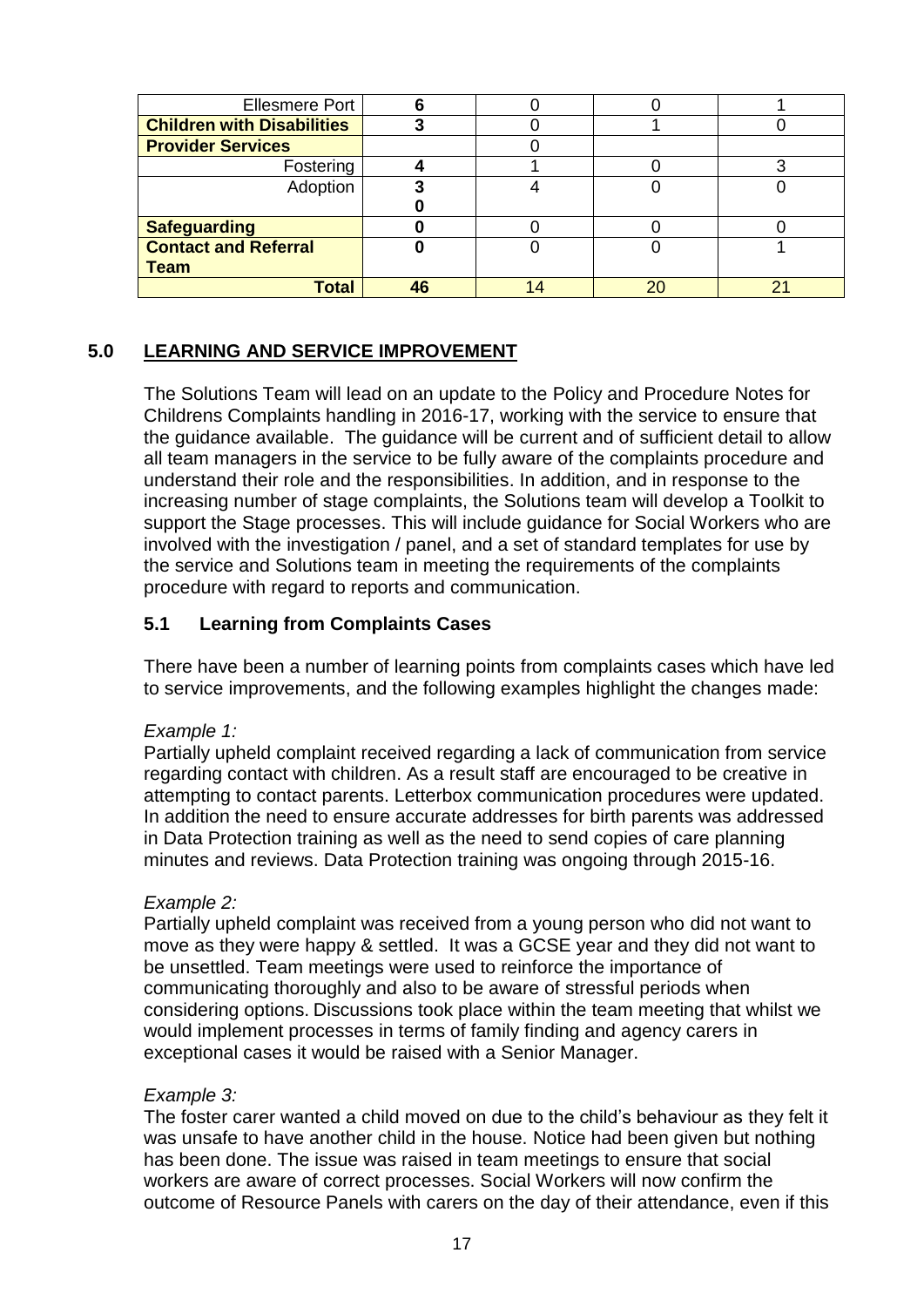outcome is negative and that decision is being challenged. It was recognised that there should be effective communication between managers and the case was raised in the Senior Management Team to highlight the issue of sharing information consistently across the service.

#### *Example 4:*

Partly upheld complaint with regard to a five day delay in receiving a child's draft EHC plan. Clarification had been sought on how the decision had been made that the child would not benefit from another year at the current school. Also considered why the school were advised of the decision a couple of weeks before the family were formally notified. The service undertook a review of how they share information with families.

#### *Example 5:*

An upheld complaint highlighting telephone contact from a social worker where they had not explained their role, or the role of the Contact and Referral Team. As a result of the complaint, it was agreed that the induction procedures for new staff joining the Contact and Referral Team were updated to explicitly specify that all staff should explain their role, and that of their team, when contacting clients and gathering information in relation to contacts and referrals to the Local Authority.

## **5.2 Other Service Improvement Activities**

#### Compliments analysis

The service has introduced a tracking process into the locality teams to manage and provide quality assurance to the complaints leaving the office, to ensure delivery of timely responses. Locality management teams actively review all complaints and themes which emerge on a fortnightly basis within our management teams which will continue as part of the planned improvements for monitoring compliance with complaints.

Complaints identified as complex should be reviewed by a senior manager before the draft is submitted for review by the Solutions Team. In addition the Director is informed of and keeps track of progress for all escalated complaints.

Letter templates continue to be used to assist managers to make sure that they have investigated all the appropriate areas of a complaint in a structured way and to support the delivery of standardised high quality response letters to complaints. This should ensure that no area of a complaint relating to a child or opportunity to learn is missed. The templates have also assisted new managers recently appointed in the teams. Existing templates will be reviewed as part of the Toolkit development.

All complaints continue to be forwarded to a Senior Manager to allocate within their service. This continues to improve accountability and oversight to streamline the process. Senior managers also approve all complaints before they are returned to the Solutions Team. Additional Local Government Ombudsman training sessions for Senior Managers and Business Support will be arranged now that the new structures for the service are in place.